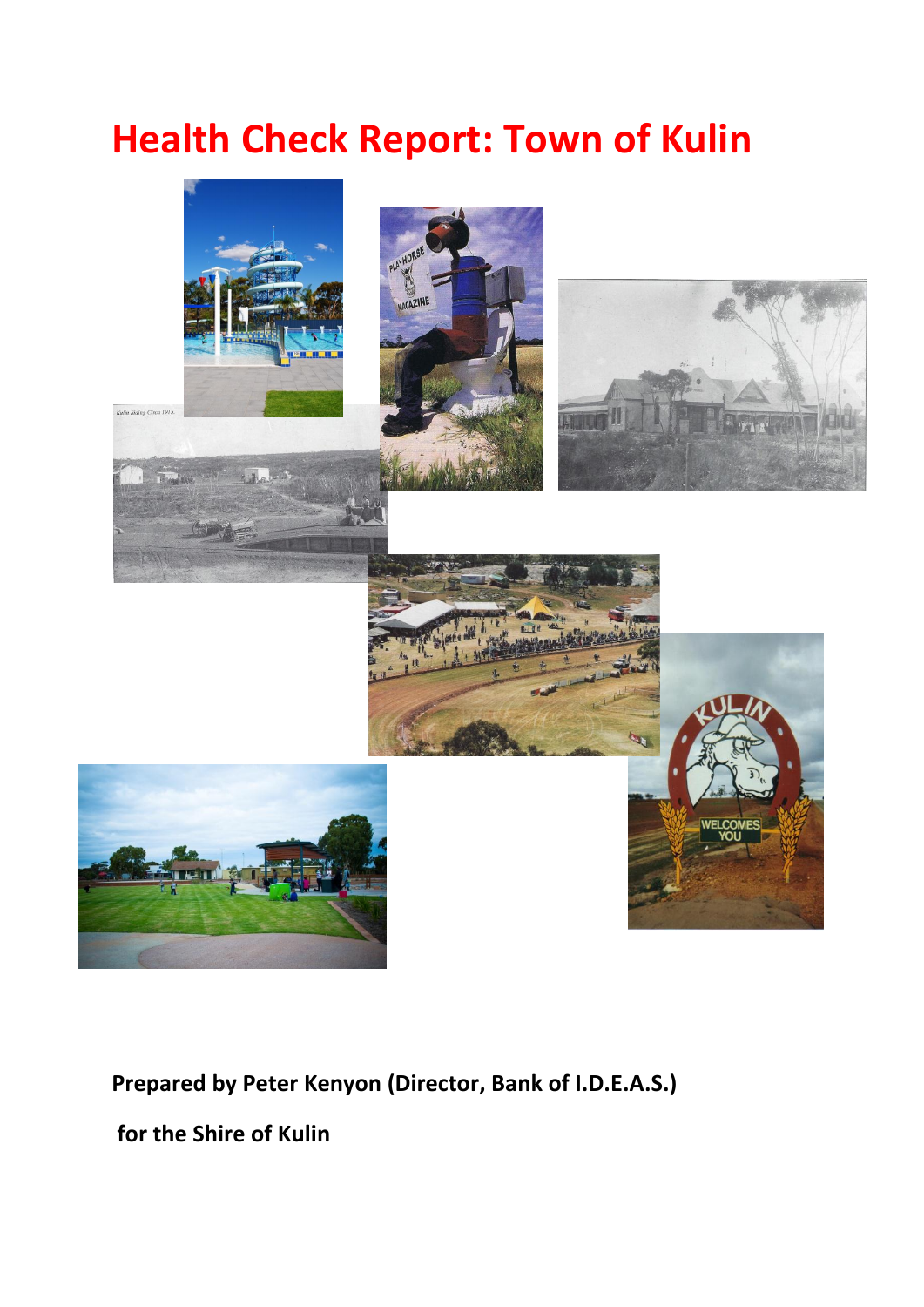# **Preamble:**

In 1994, Kulin like many small Wheatbelt towns was feeling the effects of low commodity prices, population decline and loss of services. It was a make or break time, and the Shire of Kulin instigated a '*Community Futures'* Workshop where participants prioritised and initiated a number of working groups that reflected their adopted vision statement – *"To sustain and improve the local community through positive opportunities for business and quality of life. The community must lead activities, which will develop and increase the profile of Kulin and attract people in the district. The community must embrace initiatives to preserve existing businesses and services in the district. The community must remain proactive and consider all new ideas and initiatives."* Over the following 20 years, the community of Kulin has achieved some impressive outcomes; including-

- Creation and maintenance of the iconic Kulin Bush Races event including the development of impressive event facilities, huge community volunteer mobilization and significant economic returns;
- Development of a growing tourism industry through such support initiatives as the Tin Horse Highway, new caravan park, billboards on wheels initiative, creative promotions, 24 hour fuel outlet and the RV favility.
- Recognition through numerous state awards;
- Implementation of a town beautification and watersaving strategies;
- Achievement of the first Bendigo Community Bank in WA;
- Introduction of an accommodation strategy involving the building of retirement units and new private housing;
- Introduction of new public amenities;
- Inception of state of the art recreation facilities including new Recreation Centre (incorporating all key sports' organisations) and a regional water park facility;
- Formation of a '*Cultivating Kulin'* development association;
- Establishment of new community services and facilities including a Multi Purpose Health Service (including the first tele health unit in the state), Community Resource Centre, Kulin Kids Klub and a community bus; and
- Creation of a new local industry in the form of Camp Kulin attracting young people and volunteers regularly to the community.

Twenty years on, local leadership believed it was time for reflection about *'where are we now at, and where do we want to go in the future."* Thus, at the request of Greg Hadlow, CEO of the Shire of Kulin, the Bank of I.D.E.A.S. was asked to undertake a' *health check'* exercise of the Kulin community.

This '*health check'* exercise utilised 15 conversation opportunities from 2-5 February, 2015 involving a variety of Kulin residents and organisations. It incorporated two major events, namely a "*After Hours Business*" gathering and a public resident "*Community Reflections*"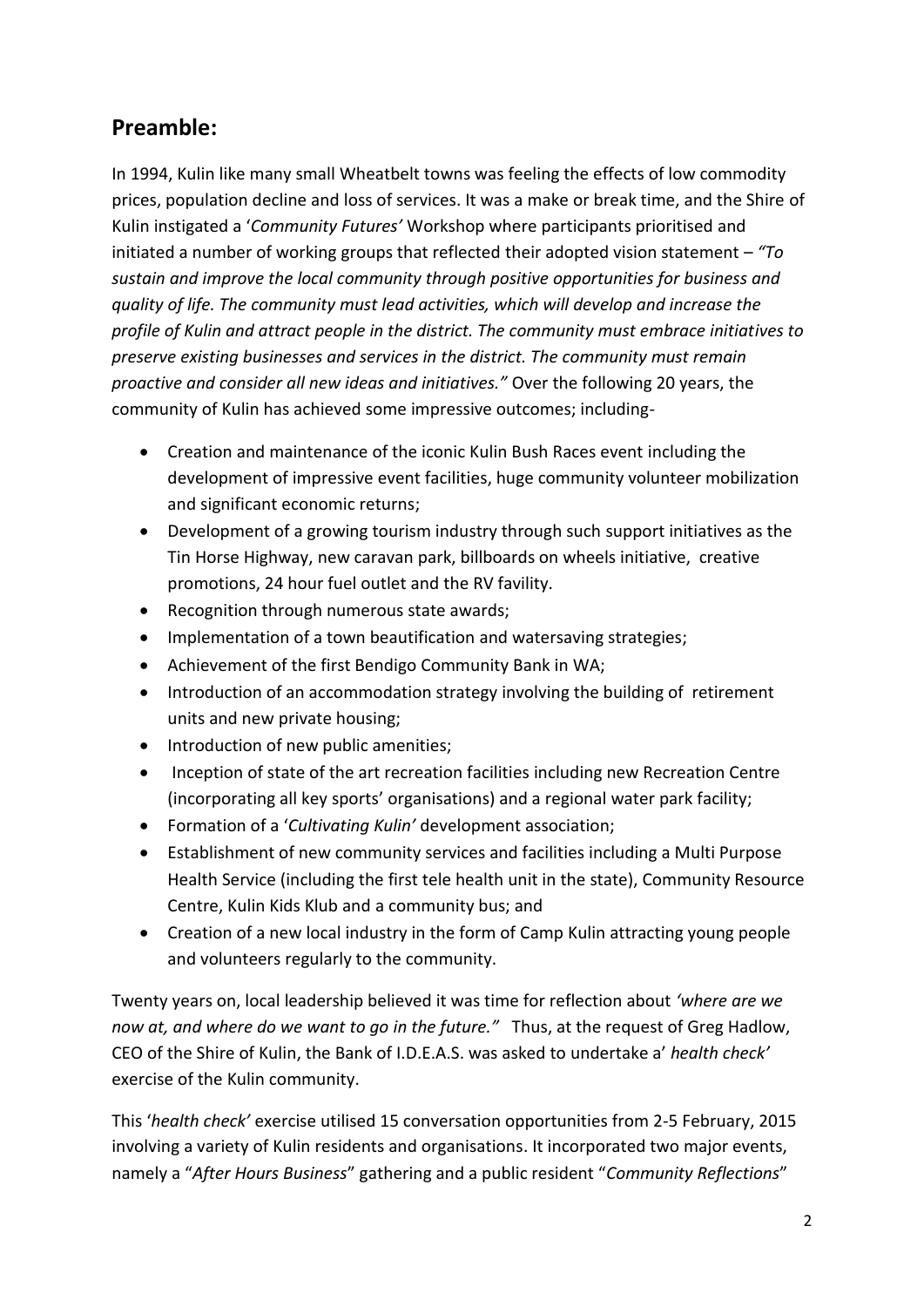Workshop/Dinner. Overall, more 130 residents participated in the conversation sessions/events, with some attending more than one event.

*'What most people need is a good listening to.'* (Mary Lou Casey)

*'The simplest and most powerful investment any member of a community or an organisation may make in terms of community building is to begin talking with other people as though the answers mattered'* (William Greider)

# **General Conclusion:**

To use medical language - *"Kulin is doing very well on most healthy community indicators, though blood pressure is slightly on the high side and some remedial intervention through defined actions of preventative maintenance would be both timely and strategic."*

# **Assessment:**

# **A. Positive Signs-**

As outlined above, the achievements of Kulin in terms of social and economic development over a 20 year period is remarkable, and the combined impact of community and Shire led initiatives and leadership has clearly generated the following –

- Stabilization and growth in the town **population** (25% increase in town population);
- Exceptional **community facilities, infrastructure and services** roads and sporting/leisure facilities are envy of many towns;
- High levels of **community passion, pride and confidence**;
- Attractive **community appearance**;
- Several **internal funding mechanisms** and local control of banking facilities;
- A strong **local government authority** that demonstrates teamwork, proactive community leadership and enjoys an exceptional level of respect in the wider community;
- Significant **profile** at regional, state and national levels;
- Strong **community participation** and self help spirit;
- A diverse local retail and support service **business base**; and
- **Tourism infrastructure and appeal** with the result of significant and growing visitor numbers and expenditure.

# **B. Worrying Signs-**

While the positives strongly outnumber concerns, there are a number of issues that are worthy of consideration and a practical response; namely-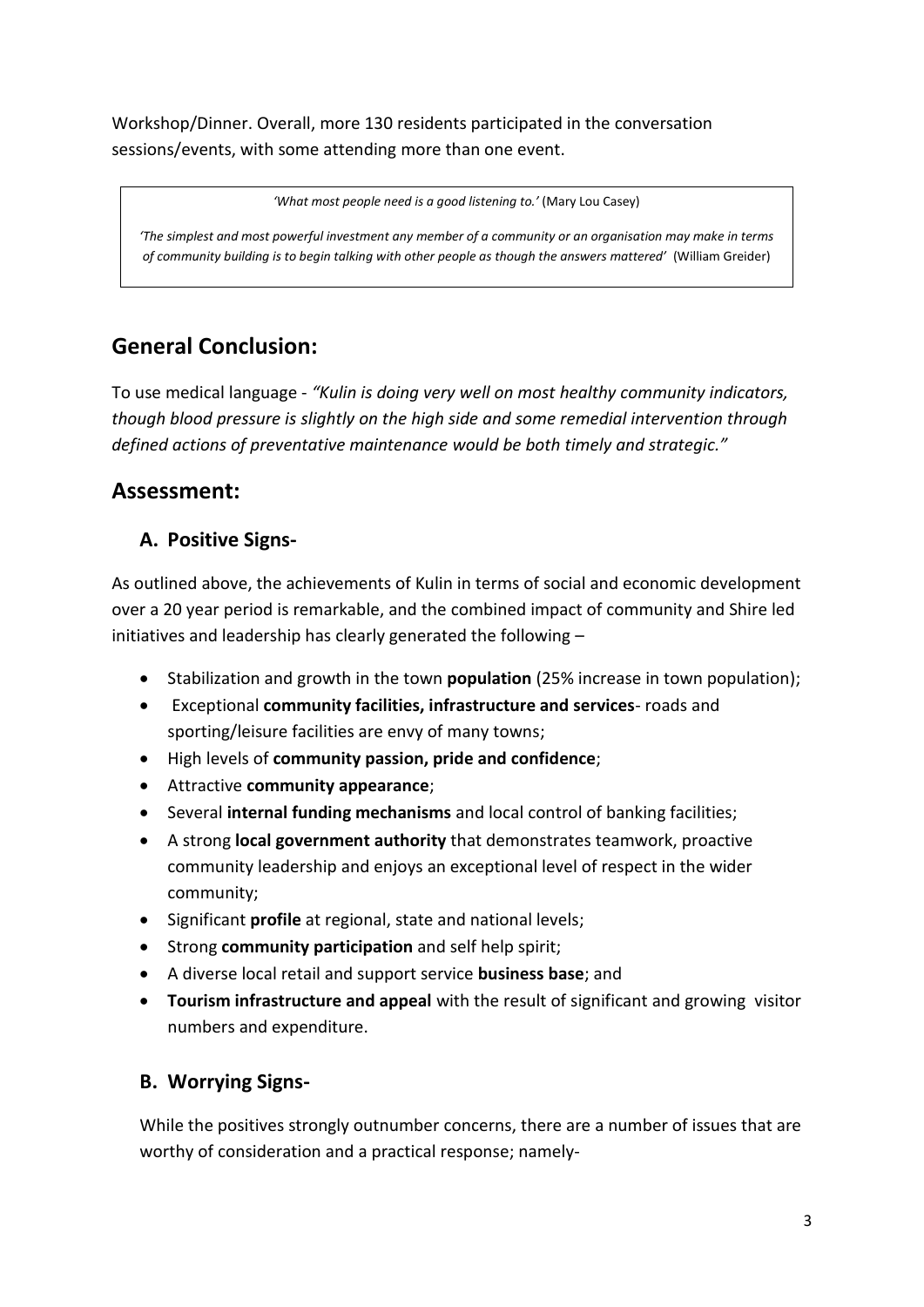- **Community engagement** generally the volunteer base is ageing and tiring. Some groups are obviously struggling to attract active participation. There is also a degree of tension caused by '*generational cultural differences'* as to volunteer expectations and organisational work patterns. In addition, some feelings of exclusion by newcomers wanting to get involved and the lack of formal recognition channels.
- **Local education** the local school and local family loyalty to supporting their children's attendance beyond primary school is the biggest concern expressed throughout conversations. Related education issues include the dramatic budget reduction by state government, physical appearance of the school and maintenance issues and lack of parental engagement.
- **Local medical options** the current poor medical service being offered to the town has resulted in many residents opting to visit Lake Grace or Corrigin for their medical needs. Health and education are the two most critical factors affecting population retention, yet there are no strategic plans in place to respond.
- **Shortcomings of community banking** while the bank enjoys \$70 million customer account base, there is the awareness that greater local support especially from the farming community would lift the financial and service return to the broader community dramatically. \$100 million in accounts would see in excess of \$500,000 being annually returned to the community as a dividend. This is not an unrealistic target.
- **Youth concerns** a conversation with students at Kulin District High School demonstatrated their passion for the town and their critical issues; namely the skate park, score board at the football and lack of goal posts on the school oval!
- **Short Term Accomodation** Lack of accommodation is the major challenge to expanding tourism in the Shire and preventing the use of town's wonderful facilities being utilised more often for regional and state conferences and events.
- **Community leadership** there is a strong dependence on the Shire to underpin and support initiatives and local infrastructure resulting in a *'big brother'* relationship. '*If there is a problem, Council will fix it'* is the mindset. This is best expressed in the operation of the Recreation Centre where there is limited sense of a community ownership and responsibility. The town community development organisation, *Cultivating Kulin*, is currently dormant in its role, and no community leadership development strategy exists.
- **Youth activities** concern over limited recreation options for older children and teenagers, and the state of the skate park.
- **Food service options** the lack of a range of eating venues was a common complaint, and detracted from perceived quality of life.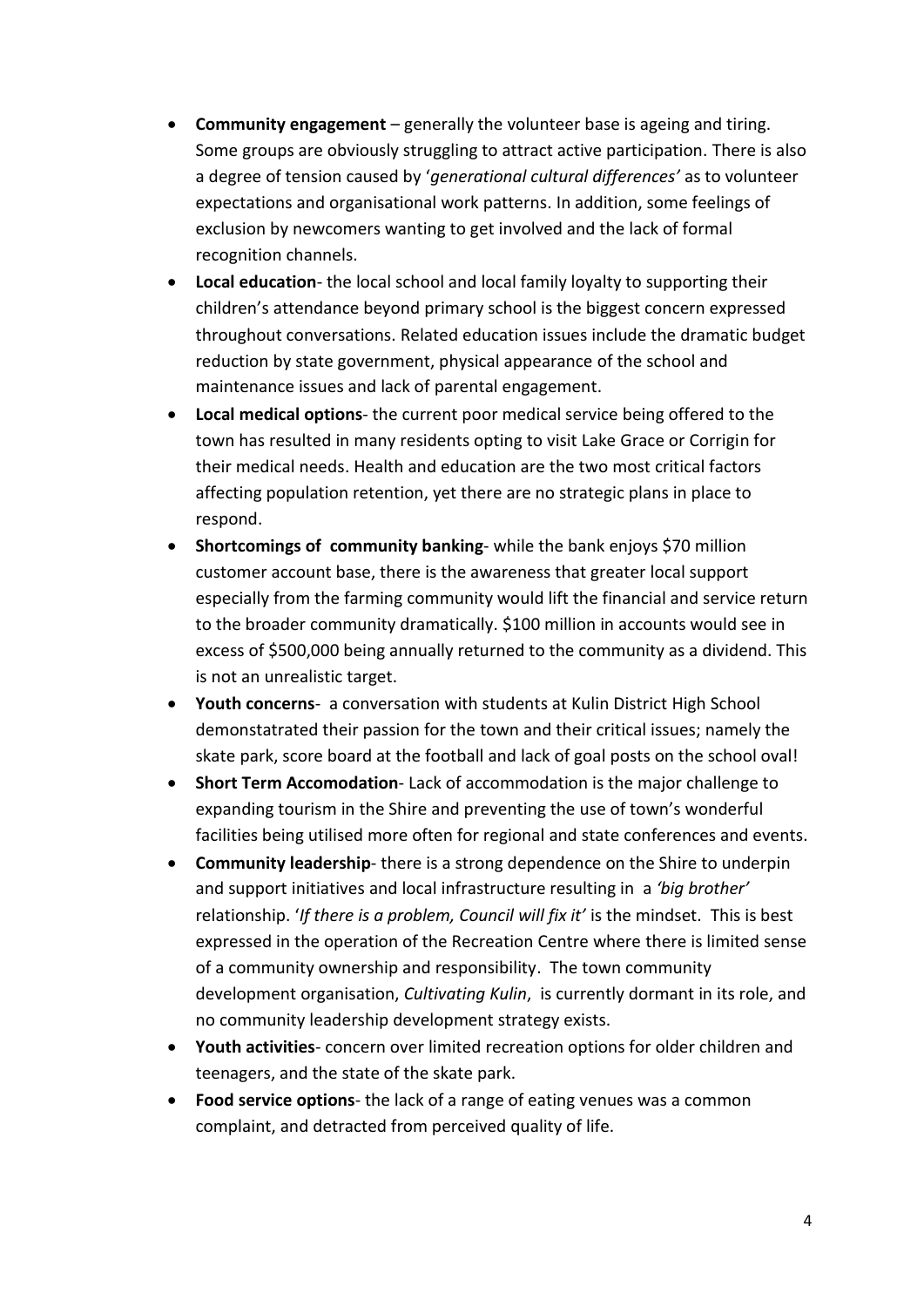- **Threat of Shire amalgamation-** this was seen as a potential threat in the medium to long term, and the catastrophic impact of losing a Shire presence and focus given the current Shire's impressive track record and leadership.
- **Tier 3 rail system-** a real sense of disappointment over the current situation and lack of state government support.
- '**Telling the story'** there was recognition that that the town and its organisations were not overly good at '*telling the story'* and their impressive achievements and advantages.

## **C. Community Priorities-**

At the Community Refections Workhop (4/2/15) attended by 55 residents, the following were the clear priorities as identified through their voting, and reflect the above concerns -

- Supporting the local school, especially a thriving high school  $-42$  votes
- Creating short term accomadation options- 31 votes
- $\bullet$  Improving the medical/doctor situation  $-25$  votes
- Regaining the Tier 3 rail system  $-23$  votes
- Retaining and growing Camp Kulin 14 votes
- Creating a youth group and more youth activities  $-12$  votes
- $\bullet$  Establishing a roadhouse  $-10$  votes
- Retaining and growing the Community Bank 9 votes
- Retaining the local Shire  $-8$  votes
- $\bullet$  Creating a school boarding facility 8 votes
- $\bullet$  Eliminating the drug culture  $-7$  votes
- $\bullet$  Embracing new leadership  $-4$  votes

The above list certainly give some indication of what residents see as the issues that require focus by the town's leadership and organisation. See Appendix 1 for a total summary of what residents feel needs to be retained, regained, changed and introduced, and Appendix 2 for the 'Resident Ideas Suggestions'.

'*The best way to predict the future is to create it.*' (Peter Drucker)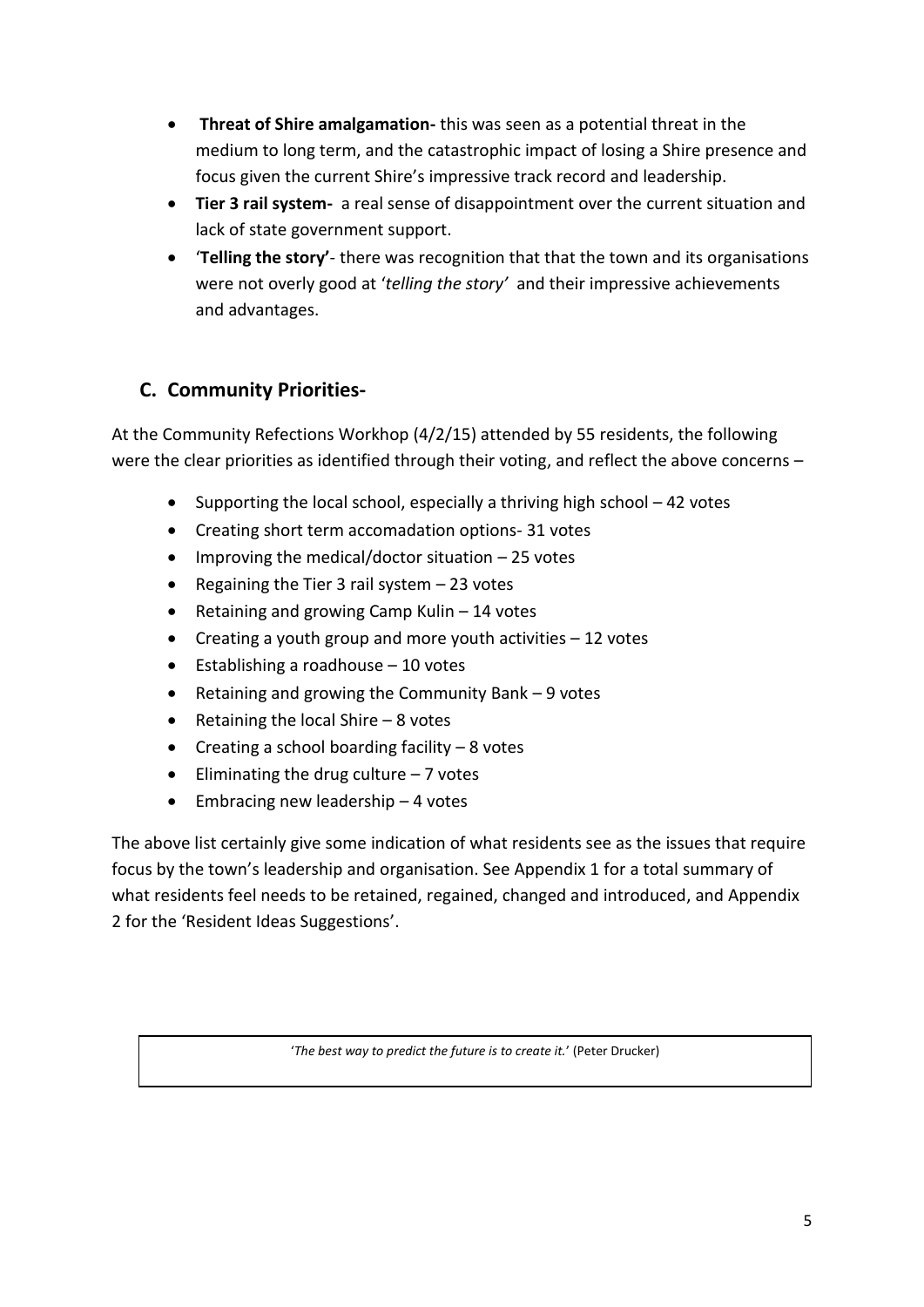#### **D. Recommended Actions-**

1. Undertake a systematic **asset mapping exercise** of the town's diverse asssts – people passions, skills, hobbies and connections; physical resources; organisations; ex resident skills and connections; heritage and stories; economic and business assets etc. Utilise this new knowledge for developing youth activities and adult education programs; growing volunteer base; tourism promotion etc

 *'No community knows what it needs, until it first knows what it has.'* (Cormac Russell)

- 2. Redefine the **working relationship** (including use of Shire staff use) between Council and community groups through the use of clear MOUs.
- 3. Develop a **Kulin Volunteer Strategy** that focuses less on '*committee participation'* and more on '*task ownership'* , and strengths '*reward and recognition'* behaviours. Strong sentiment expressed about more personalized approaches to engagement.

 *'People who care are a community's greatest asset.'* (Paul Born)

- 4. Utilise the **2016 Centenary of the Kulin School** to mobilise community support around its local school and its future. This is an opportunity to achieve physical appearance upgrade, prepare a Local Education Strategy (see below) and implement a significant school reunion event that has ongoing social and economic benefits.
- 5. Meet with **high school students of Kulin District High School** to learn more of their concerns, and implement quickly their suggestions relating to such facilities as the skate park, score board and goal posts.
- 6. Form a local Taskforce and develop a **Local Education Strategy**.
- 7. Use appropriate expertise to improve **communications and '***telling the story'* needs of various organisations.
- 8. Form a local taskgroup to develop a **Local Health Services Strategy**.
- 9. Develop a **Facility Marketing Plan** to promote Kulin's unique set of facilities for holding state/regional events, conferences and family gatherings.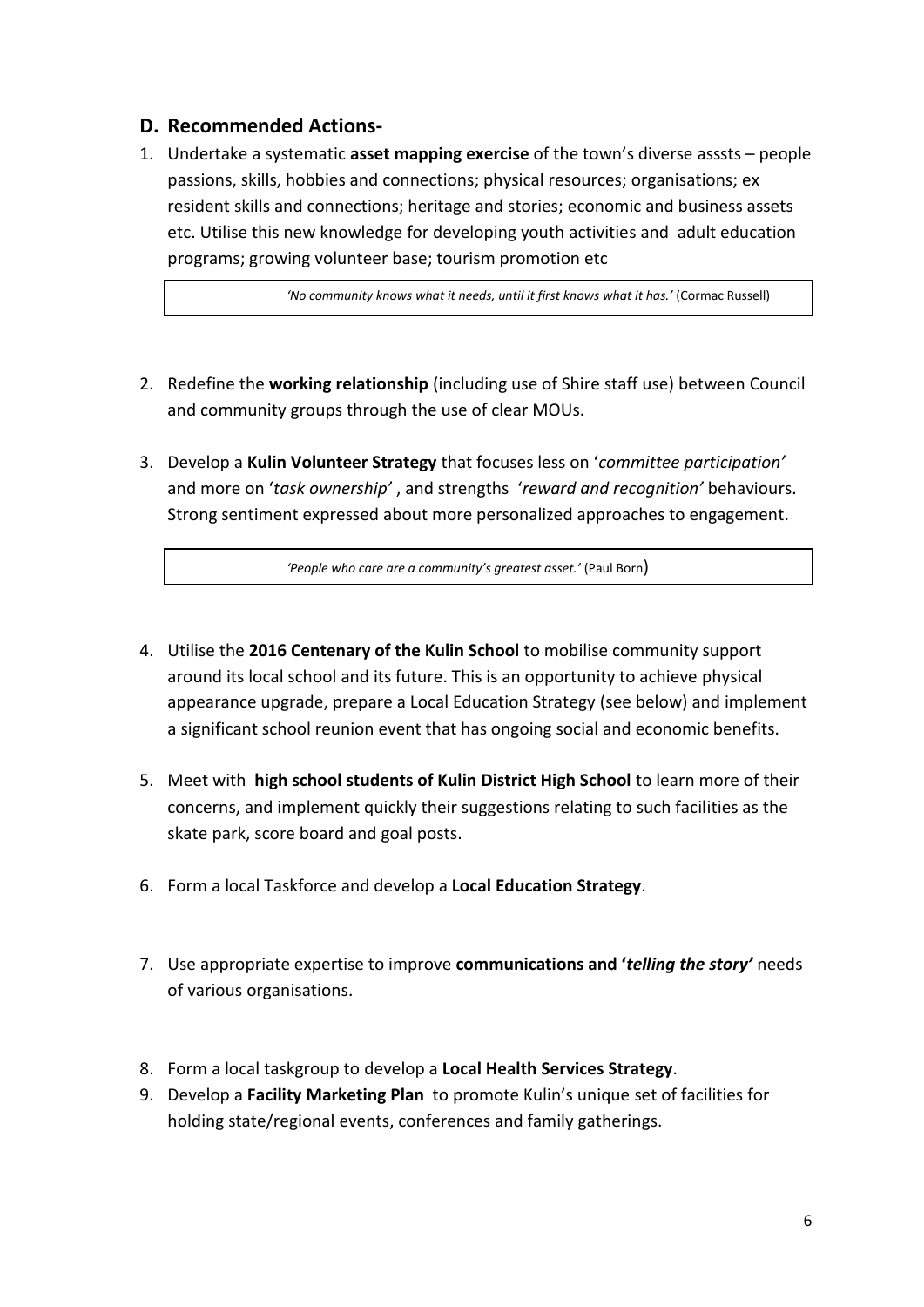- 10. Develop a **Community Bank Marketing and Engagement Strategy** that sees bank accounts rise by \$30 million.
- 11. Utilise the current **Recreation Centre staff** transition phase to restructure staffing responsibilities to incorporate a strong events/marketing focus.
- 12. Prepare a **Kulin Leadership Development Strategy** that utises regional, state, national and international leadership development opportunities.

' Given the task of rejuvenating a region and the choice of \$50 million, or \$2 million and 20 committed local leaders, we would choose the smaller amount of money and the committed leaders'.(McKinsey and Company (1994) Lead Local Compete Global: Unlocking the Growth of Australia's Regions)

- 13. Create a **quarterly Town Leadership Lunch** that brings together key leader personnel to reflect collaboratively on town opportunities and challenges and seek '*collective impact.*'
- 14. Reactive the '*Cultuivating Kulin Committee'* as the key coordinating community development mechanism.
- 15. Form a local Taskgroup to brainstorm and implement actions to create the Recreation Centre as the **town socializing space** – special events, cosy décor etc
- 16. Form a local Taskgroup to research and identify options for **attracting new services** to the community.
- 17. Create an **annual meeting for representatives of Kulin organisations and service groups who contribute money or time** to review town priorities and opportunities to achieve '*collective impact.*'

 *'The future of every community lies in capturing the passion, imagination, and resources of its people'*. (Ernesto Sirolli)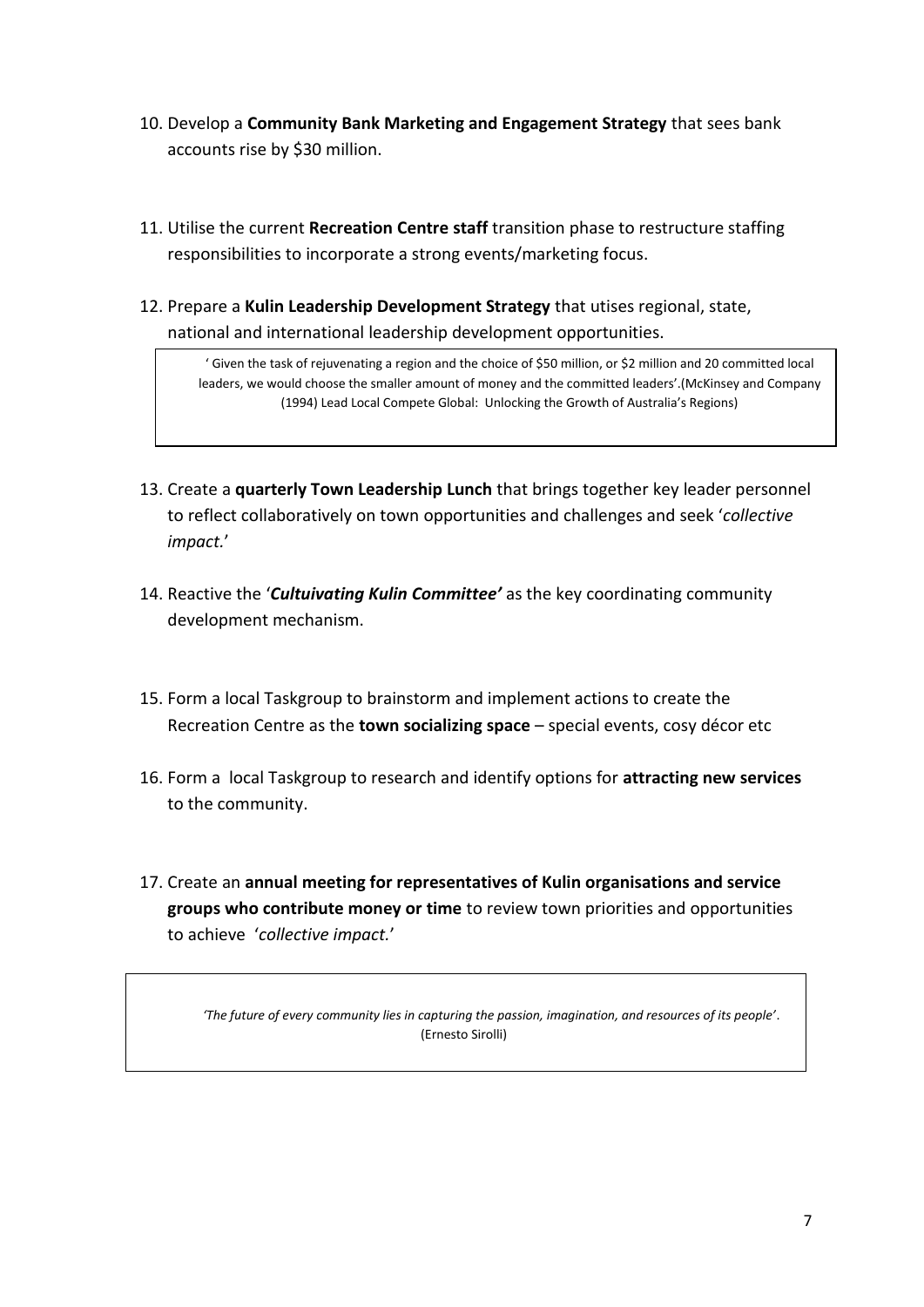# **Appendix 1: 'Community Reflections' Workshop Opinions**

Below is a summary of the the thoughts expressed by participants at the Community Refections Workshop on 4/2/15.

#### **Retain:**

- Population including younger and retired generations
- High School
- Identity
- Shire and independence
- Community Bank
- Kulin Bush Races
- Camp Kulin
- Opportunity obsession spirit
- Police presence
- **•** Tourists
- Long serving and town committed council staff
- Tin Horse Highway identity
- Community spirit, passion, participation, volunteers, progressive thinking and accept change with gusto
- Newsletter
- Medical services
- Childcare services
- $\bullet$  PEEK
- Greenness of town centre oasis feeling
- Friendly, welcoming and loyal community
- **•** Emergency services
- Sporting and service clubs
- **•** Freebairn Recreation Centre
- Waterslide
- Standard of living
- Community safety and awareness
- Focus on high standard roads
- Focus on tourism and town infrastructure
- Social cohesion
- Generosity of spirit of many families
- Waterslide light at night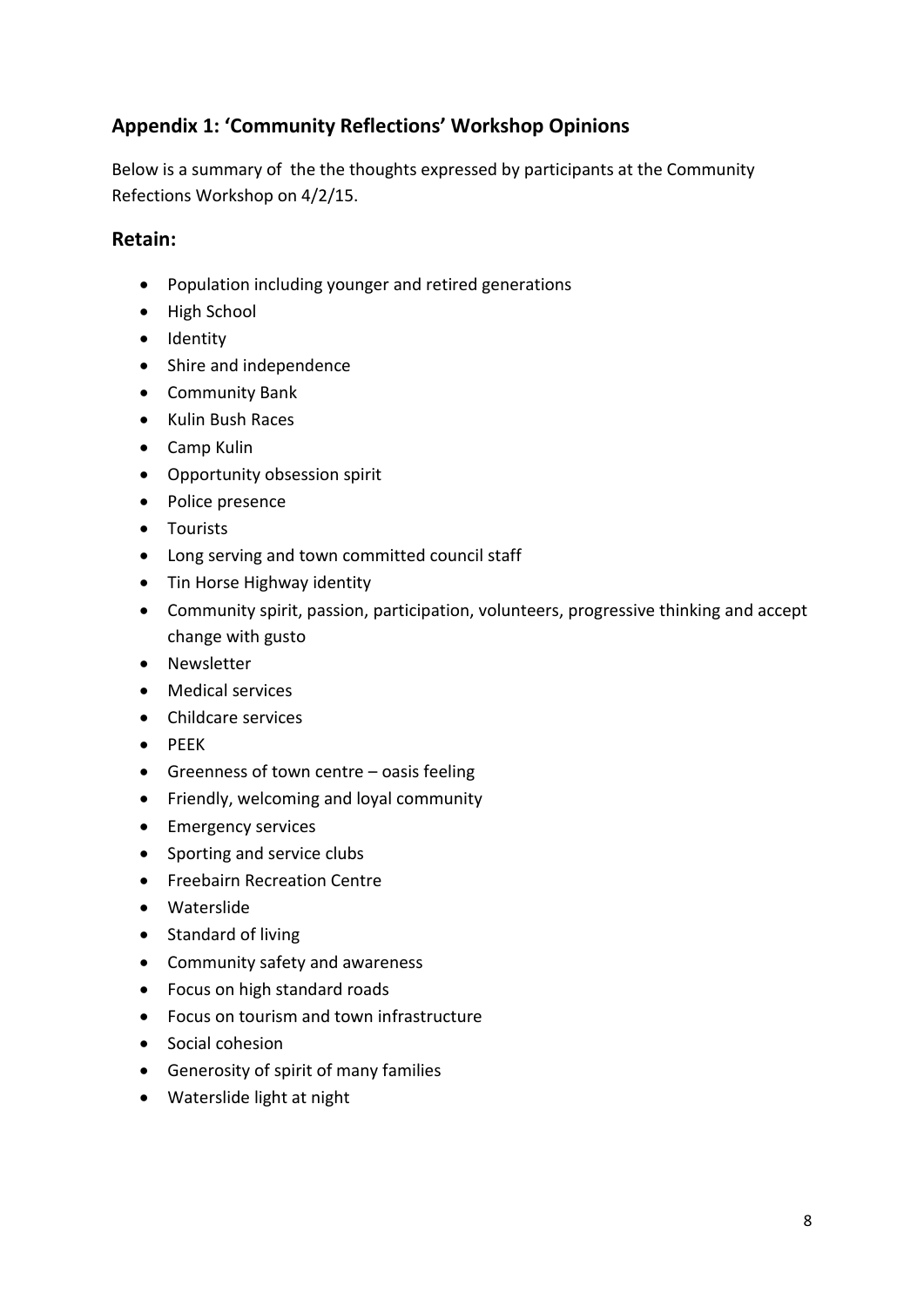### **Regain:**

- Thriving high school and strong school numbers
- Tier 3 rail system
- Stable medical/doctor system
- Youthful enthusiasm
- Useful employment
- Townpride / appearance
- Specialist services- town doctor, electrician, plumber,vet, boiler maker, engineering, panel beater
- More willing volunteers
- Families
- Volunteer recognition awards

#### **Change:**

- Belief in the local school- confidence in the quality of education provided
- Embrace change
- Build greater sense of community ownership
- Upgrade the pub
- Greater volunteerism
- New leadership
- Drug culture
- Get more people banking locally
- Succession plan for organisations
- Residents expecting everything to be free or cheap a '*culture of entitlement'*
- More businesses and service open on weekend
- No empty shops
- No empty houses
- Use talent pool in community to increase activities especially for youth
- Maintain and use heritage buildings, especially in main street
- Heat the swimming pool and extend season
- Revamp the skate park
- Improve town signage especiallty with bypass and Tin Horse Highway
- Reactivate '*Cultivating Kulin Committee'*
- Improve footpaths
- **•** Improved business customer service
- School painted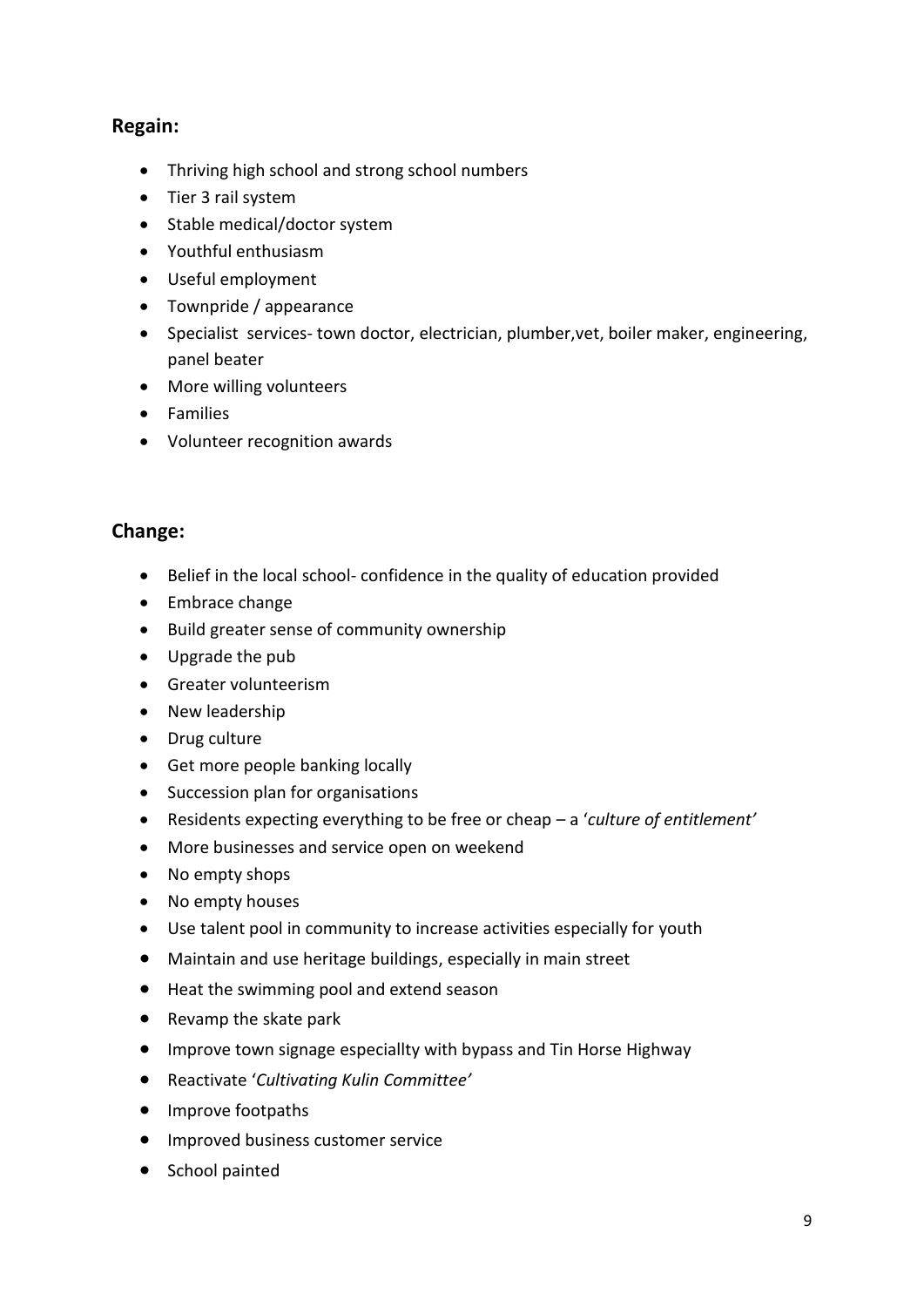- Reduce fier hazard on road verges (volunteer effort)
- Greater use of Recreation Centre
- More recycling initiatives
- Smarter business frontages
- More pride in home appearances
- More single men over 30!
- More single men over 25!
- Greater support for the PEEK group
- More availability of quality rentable housing
- Work with CHH tourism, training
- Change industry practices to improve the environment
- Alowing others to volunteer
- More use of school facilities

#### **Create:**

- Youth Group
- Local doctor
- More short term accommodation
- Adult education options
- More regular small events
- Shop local incentives and local loyality
- School boarding facility for children from East Kulin and surrounding towns
- More summer activities and sports
- More cultural activities
- $\bullet$  Major celebration for 100<sup>th</sup> year centenary of school
- $\bullet$  Use 100<sup>th</sup> year celebration to build an ex student support network
- After school activities
- Outdoor cinema
- HR person in the Regional Local Government Organisatiopn to assist with staff issues
- Regular family orienated functions/dances
- 10 room motel with restaurant attached
- Introduce scouts and cadets
- Playground at the Recreation Centre
- More public art create a walking Tin Horse tour in town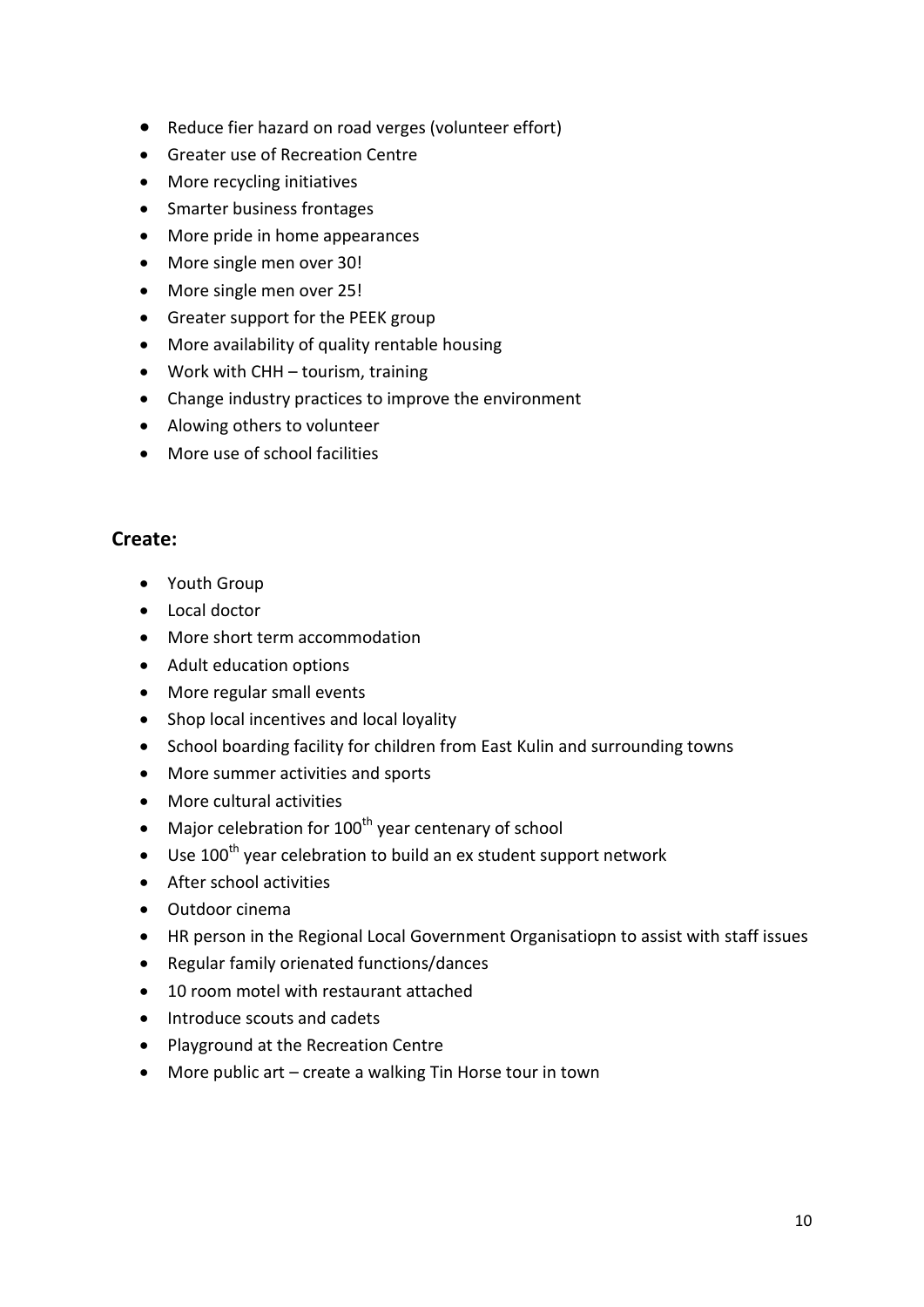## **Appendix 2: Resident Idea Suggestions**

Below is a the list of practical suggestions shared by residents in conversations and through the use of '*Big Idea Cards'*. They help to illustrate many of the opinions expressed in Appendix 1.

- Short term accommodation eco units in bush near caravan park, renovation of old houses in township, use of ralway carriages, use of transportable houses, use of unused farm houses
- Greater use of trade centre for school and adult education opportunities
- Summer cinema
- New sexual activities for population growth!
- Ban the pill to expand population!
- Time and temperature sign
- Bakery
- Community clean-ups
- Friday meals at the Recreation Centre
- Winery/brewery
- Flour mill
- Pin up board in town for notices
- Diving boards
- Goal posts at school oval
- Repair score board
- Cemetery improvements gazebo, niche wall
- Youth group for older children
- Non teaching staff relinguishing their '*permanency*'
- Job agency to coordinate backpacker employment
- Greater use of the Trade Training Centre
- Bring back old town rivalries (East Kulin vs West Kulin competitions)
- Co working space for workers to work from Kulin rather than based in Perth
- Farm tours
- Value adding to farm produce
- Repaint the tin horses
- Celebrate special days for special groups farmers, retired, teachers etc
- Native playground
- More '*Kulin By Night'* type initaitives
- Rail tours especially for Kulin Races weekend
- Don't let Robbo leave town!
- Attract an antique shop
- Dances in the Hall